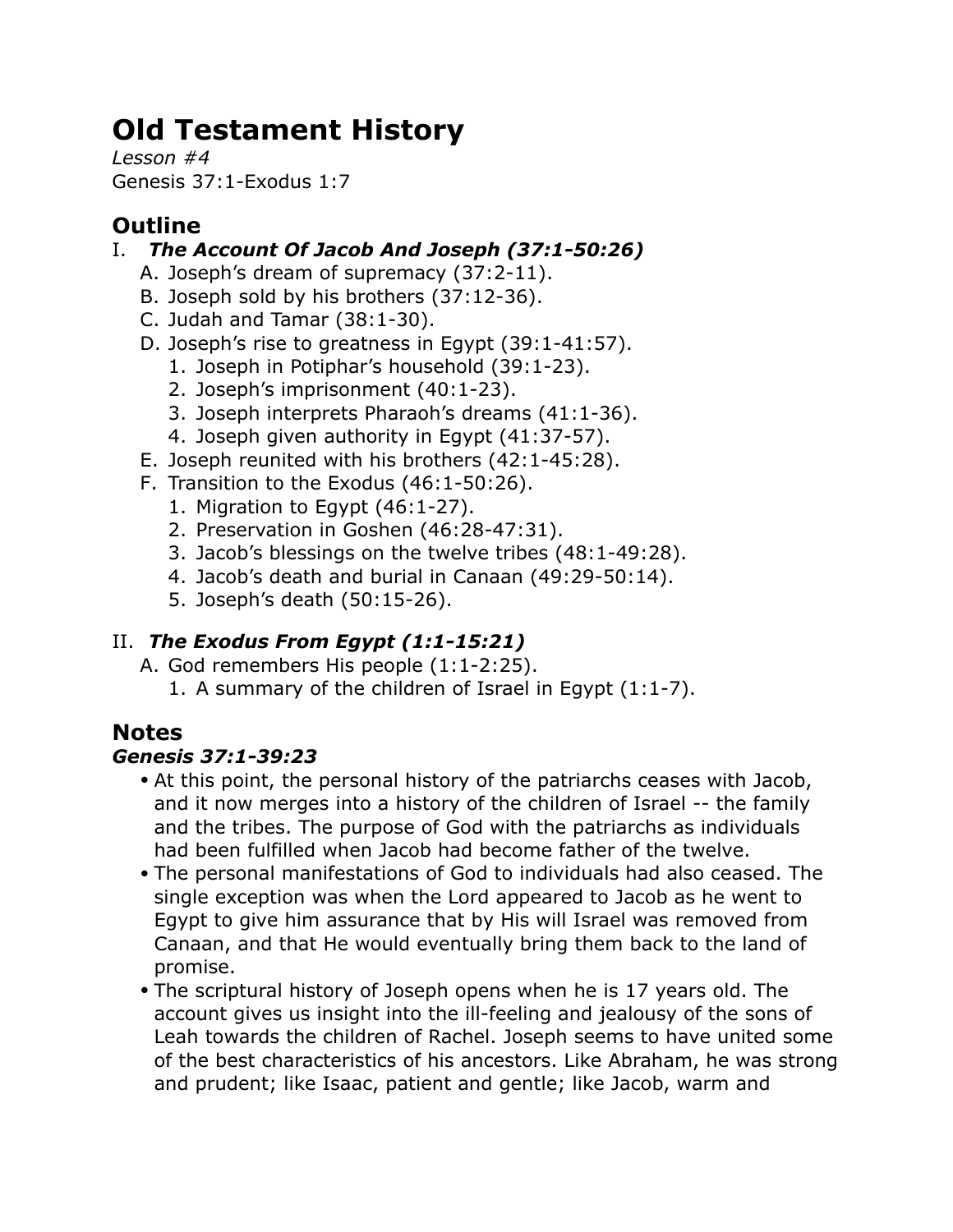affectionate. Best of all, his conduct was very different from his brothers.

- Joseph was hated by his brothers, not so much by the fact that he had received a "coat of many colors," but because this was a tunic which princes and persons of distinction often wore, and it signaled to Joseph's brothers how their father really felt about him.
- The first of Joseph's two dreams included only his brothers, while the second included his brothers and his father. The way in which Joseph told the dreams must have been offensive, because his brothers hated him for his "dreams" and his "words." Even his father rebuked him after the second dream.
- When the brothers had the chance, they sought to get rid of him. Only Reuben dissented, not so much from a love of his brother, but from consideration of his father. He wanted to cast him in a well, hoping to later rescue him and restore him back to his father. Joseph ended up being sold to the Ishmaelites (Judges 8:24) for 20 shekels (cf. Leviticus 27:5). The brothers' deception was successful, and Jacob wept bitterly, refusing all the comfort which his sons hypocritically offered.
- Chapter 38 vividly contrasts the immoral character of Judah with the moral character of Joseph. The first verse notes only that these events occurred "at that time." Without this remark we would have little basis for relating these events to the story of Joseph. In the overall strategy of the book, however, this chapter plays a crucial role. The story begins with the mention of three sons. Two sons died because of their evil. The point of this chapter is to show that the continuation of the house of Judah lay in Judah's hands. The narrative that follows shows that he does nothing to further his own household. It takes the righteous Tamar to preserve the seed of Judah. The story is much like the other patriarchal narratives outside the story of Joseph, which show the promised offspring in jeopardy and the patriarch showing little concern for its preservation.
- The name "Potiphar" frequently occurs on the monuments of Egypt (written either Pet-Pa-Ra or Pet-P-Ra), and it means "dedicated to Ra" or the sun. In his service, Joseph was faithful, honest, upright, and conscientious because he knew he served a heavenly Master. The sculptures and paintings of the ancient Egyptian tombs vividly portray Joseph's duties. They show that methodical and minute supervision was exercised over the operations of agriculture, gardening, the keeping of cattle, and fishing. Every product was carefully registered to check the honesty of laborers.
- Joseph was a young man, and everything which surrounded him would blunt his morality, rendering the temptation of Potiphar's wife even more powerful. Nevertheless, he resisted evil because he dreaded sinning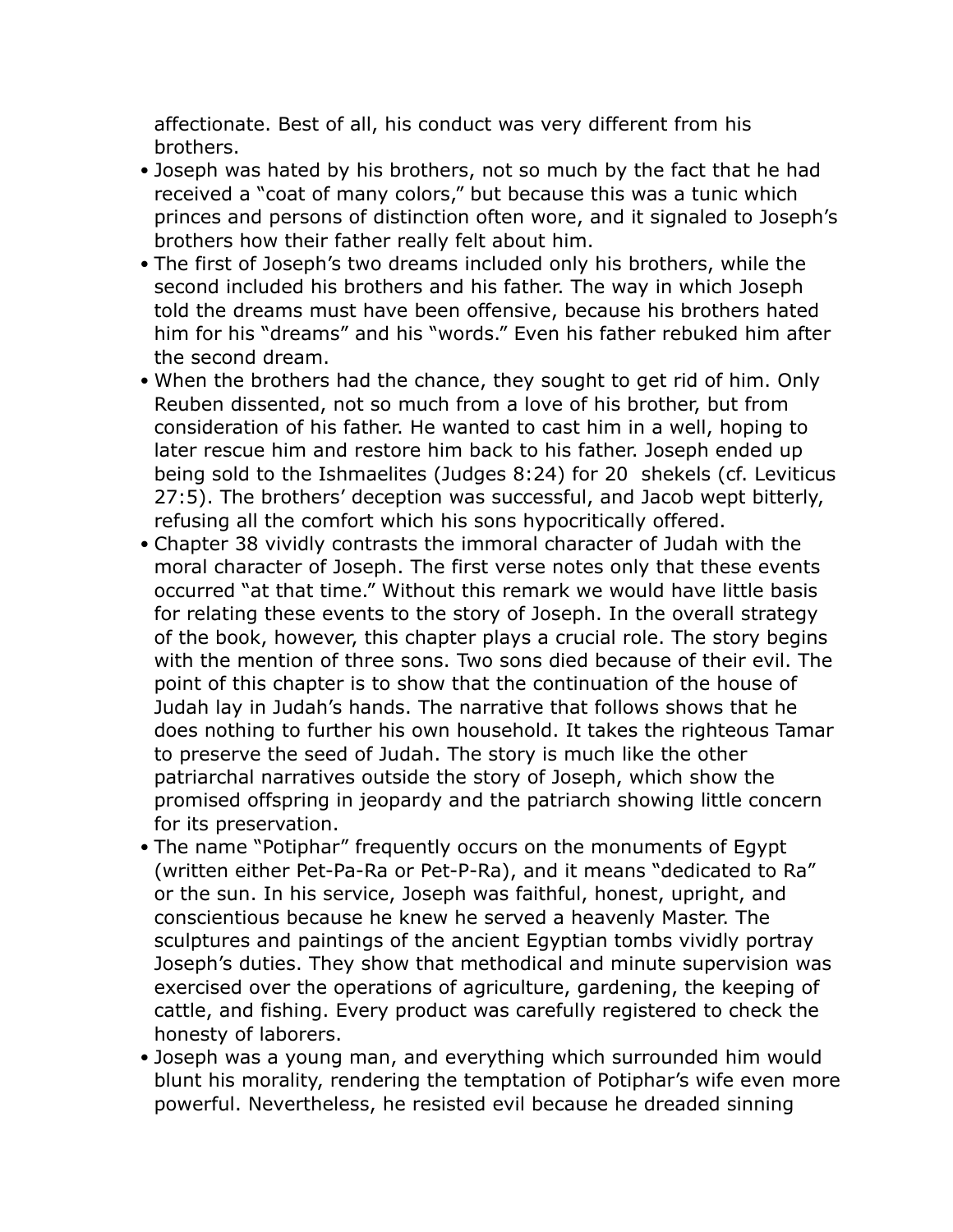against God. Perhaps Potiphar showed mercy on Joseph, for the punishment given in Egypt to the crime of which she accused him was far more severe than what Joseph received.

#### *Genesis 40:1-41:57*

- Eleven years had passed since Joseph was sold into Egypt, and yet the divine promise, conveyed in his dreams, seemed farther than ever from fulfillment. The greater part of this time had probably been spent in prison.
- Joseph had not been in prison long when, by the direct leading of God, both dreamed in the same night. By the same direct guidance, Joseph was lead to notice their anxiety, and inquired about its cause. The dreams were natural, and the interpretation was natural -- yet both were directly from God. The two dreams were essentially the same. In both cases, the number three indicated three intervening days before Pharaoh's birthday. The event showed the hand of God in the interpretation.
- However, Joseph was left in prison for two more years until Pharaoh dreamed two dreams in the same night. After no one was found to interpret, the butler remembered Joseph. Again, the two dreams were the same, one relating to livestock and the other to agriculture. With great wisdom, Joseph suggested storing the plenty for the time of famine. God's sovereign power is highlighted in the fact that though the cupbearer did forget Joseph at the time, he remembered just at the right moment and thus served as the means for Joseph's ultimate rise to power. Joseph was promoted and his name changed to Zaphnathpaaneah, which probably means "the supporter of life" or "the food of the living."
- Joseph was 30 years old when he was elevated to his position over Egypt, the same age at which Jesus began His public work. Joseph never abused his power; he proposed that the people contribute onefifth of their produce in lieu of all other taxation. But because of the severity of the famine, Pharaoh came to possess all the money, cattle, and land in Egypt.
- The same gracious hand of the Lord, which, during his stay in prison, had kept him from sin, disbelief, and despair, now preserved him in his exaltation from pride, and from lapsing into heathenism. Moreover, he considered himself "a stranger and a pilgrim" in Egypt. His heart was on his father's home, his father's God, and his father's promises. When his wife bore him two children, he gave them Hebrew, not Egyptian names. Joseph's great lesson which he learned was to wait on God. He would show the way, and lead to the end.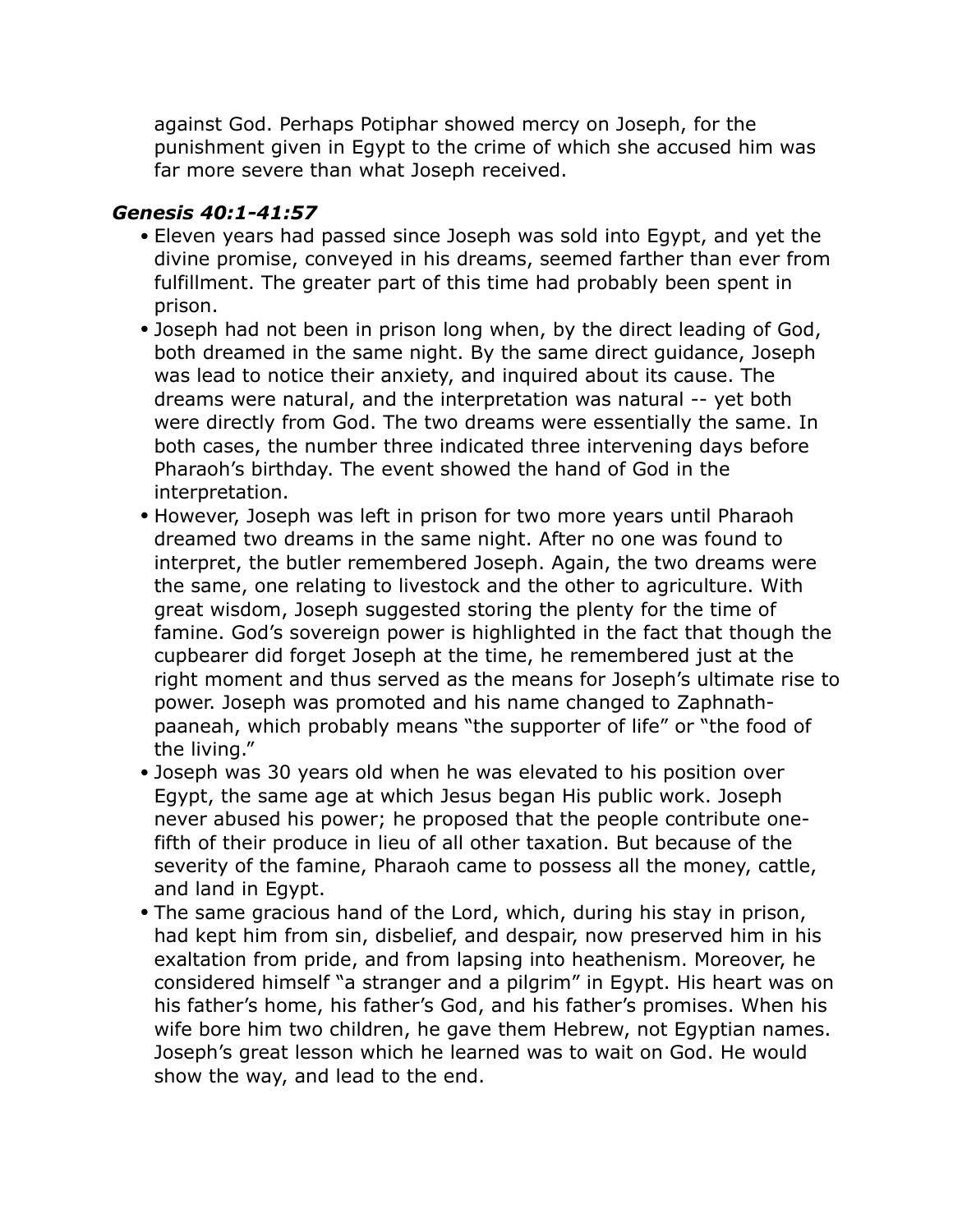#### *Genesis 42:1-45:28*

- When the brothers went down to Egypt, there would have been a tremendous physical change in Joseph, but very little change in them. As he saw them bow before him, his dreams must have vividly come back to his mind. Their appearance before him seemed to imply that God had not meant to separate him permanently from his family, and that he had been sent before to keep them alive. However, before the reunion of the family, it was necessary that the brother's heart undergo a change from their jealousy, and this must be ascertained before he made himself known to them. When we see the narrative this way, we can understand the conduct of Joseph.
- If Benjamin were placed relative to them in the same circumstance of favoritism as Joseph had been; and if, instead of envying and hating him, they were prepared, even when exposed through him to shame and danger, not only to stand by him, but to suffer in his place, then it would show that they had repented in the truest sense, and their state of mind was the opposite of what it had been 20 years ago.
- The reference of Joseph to fearing God (42:18) must have cut the brothers to the heart, as it brought in contrast their own harsh conduct toward Joseph. For the first time, they discuss their bitter guilt of the past, and how God was now visiting it. They even spoke in Hebrew in the presence of Joseph, not knowing that he could understand them. He had to quickly excuse himself so he would not reveal his identity.
- As the first provisions had been consumed, the sons of Jacob needed to go Egypt again. This time it was Judah who offered himself as surety for Benjamin. Joseph prepared a large feast for the brothers. Twenty-two years had passed since he had been separated from his brother, and now Benjamin stood before him -- a youth a little older than he when his bondage had began.
- The charge of theft took the brothers by surprise. In their conscious innocence, they offered to surrender the life of the guilty and the liberty of all the others if the cup were found with any of them. However, the steward was instructed to isolate Benjamin from the rest, so a search was made and the cup found in Benjamin's sack.
- Judah tenderly pleads with Joseph for mercy, and he could not restrain himself. He revealed his identity to his brothers and assured them of God's hand in the matter of preserving them, for only two of seven years of the famine had passed. Jacob then went to Egypt with the brothers, eager to see his long-lost son again.

#### *Genesis 46:1-48:22*

• A difficult path lay ahead of Jacob, as yet he had no direct contact from God. On the other hand, God's dealings with Joseph, the invitation of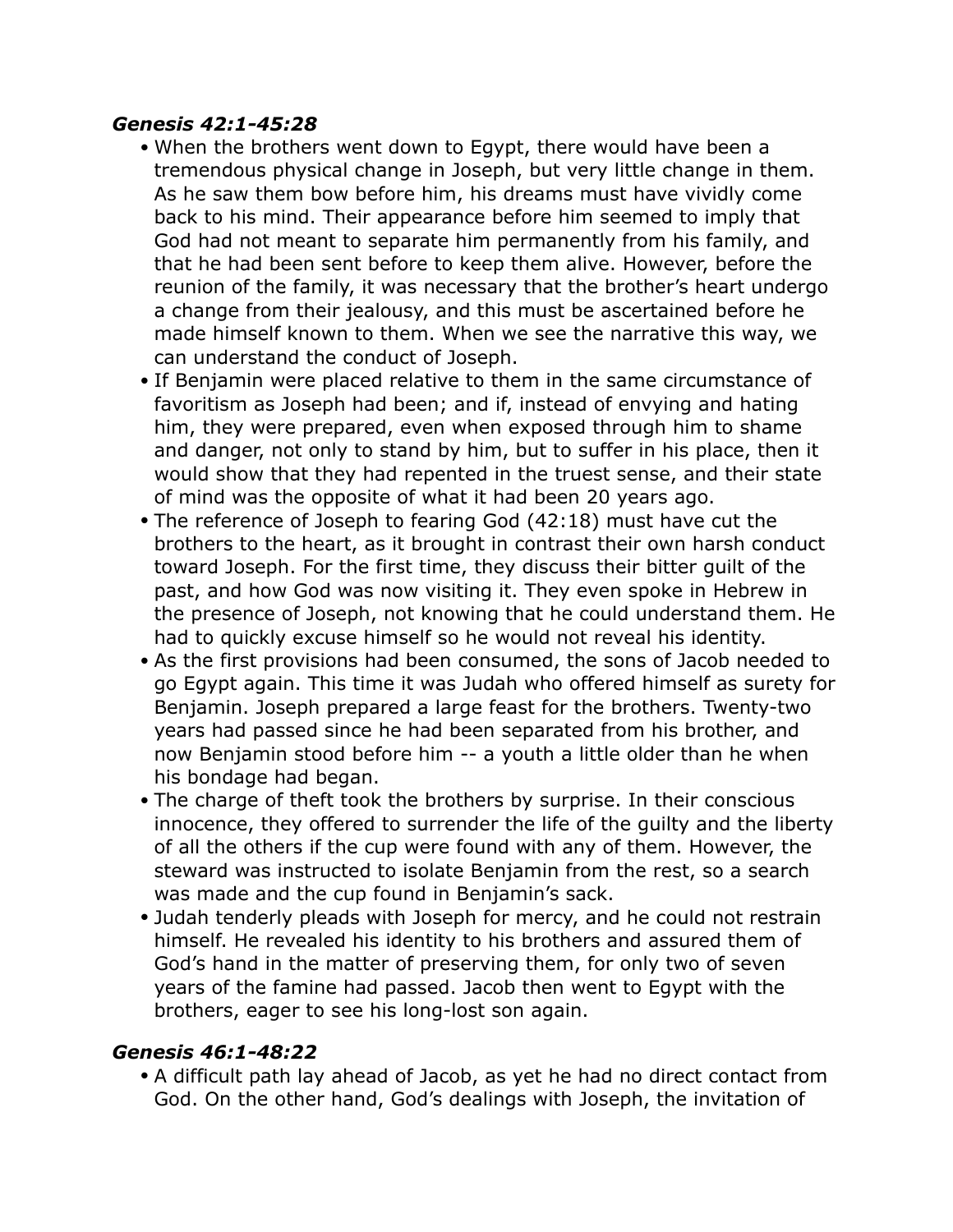Pharaoh, and the famine in Canaan served to point out that it was the period which God had spoken to Abram (Genesis 15:13), when his seed would leave Canaan and become strangers and slaves in the land of Egypt.

- The children of Jacob went forth as sojourners for a temporary purpose. The circumstance that they were shepherds, and as such "an abomination to the Egyptians," kept them separate politically, religiously, and socially from the rest of the people, and caused them to be placed in a region by themselves (Goshen).
- Before Jacob went to Egypt, he traveled to Beersheba, built an altar there, and offered sacrifices to the God of his father, Isaac. It was there that he received the needed assurance from God. His words gave Jacob a four-fold assurance: 1) God was the covenant God; 2) Jacob need not fear to go down to Egypt; 3) God would make a great nation from him; and 4) God would go down with him and bring him up again.
- Jacob sent Judah in advance of his arrival in Egypt. The meeting between Judah and Joseph was very affectionate and touching. Joseph informed Pharaoh of his family's arrival in Egypt. He stressed the fact that by occupation they were shepherds. This would allow them to stay in Goshen, which was very suitable for pasturage, and at the same time the most isolated area from the general population of Egypt.
- Egyptian monuments show that shepherds were considered as the lowest class, probably because their nomadic habits were so opposed to the settled civilization of the country. After settling in Goshen, Jacob lived 17 more years. Before his death, he sent for Joseph, making him promise to bury him with his fathers in the cave of Machpelah.
- As of yet the sons of Joseph had not been formally adopted into the family of Israel. But the two oldest, Manasseh and Ephraim, were to become heads of separate tribes, for Joseph was to have the double portion of the firstborn. Joseph manifested great faith in turning away from the honors of Egypt and casting his sons' lots with the Israelites. In the blessing, Jacob gave preeminence to Ephraim over Manasseh. Although Manasseh had more men than Ephraim in the time of Moses, this was reversed in the time of the judges, and afterwards Ephraim continued, next to Judah, as the most powerful tribe in Israel.

#### *Genesis 49:1-50:26*

• As the last episode in the life of Jacob had come, he gathered his sons around him for one final blessing. The words he spoke to them were words of blessing and prediction. Although these prophetic pictures are not exact representations of a specific period or event in the history of Israel, they are grand characteristics of Israel as a whole. Furthermore,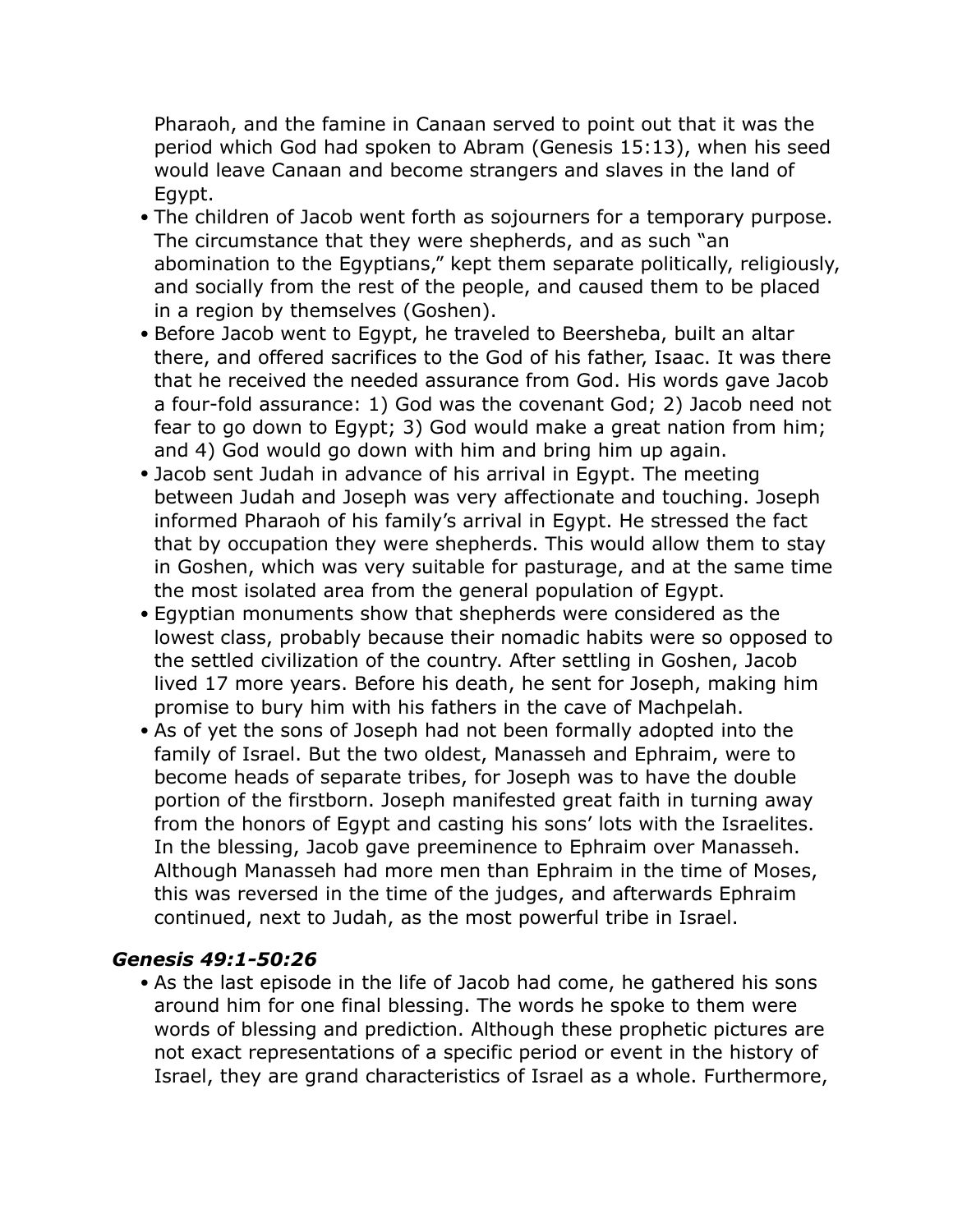in general, the name of the ancestor seems to unfold the future character and history of the tribe.

- Reuben was guilty of instability regarding his lusts. Simeon and Levi were companions in evil because of their cruelty at Shechem. As they had united for evil, God would scatter them in Israel, so that they would not form independent tribes.
- The sons of Joseph had received a twofold territorial portion, but Judah also received the privilege of the birthright. As the lion is the king of the forest, so Judah was to bear Jesus, the Son of David, the "lion of the tribe of Judah." Earthly blessings would also flow to Judah, emblematic of the rich spiritual blessings enjoyed by his portion.
- Zebulun was to possess a large dwelling, which his name represents. Issachar means "reward" or "hire." In its rich portion of Lower Galilee, the tribe labored quietly and dominated the region. Although Dan was only the son of a handmaid, he would not be behind his brethren, but would "give judgment" to his people (possibly a reference to Samson). The brief statement regarding Gad contains a wordplay on nearly every word. They would often be attacked by hostile powers on their borders (Judges 10:8; Jeremiah 49:1), but they would be victorious over their enemies.
- In the case of Asher, the reference is evidently to the most fertile possession of the tribe. In the future Asher's sons would enjoy great abundance and rich delicacies. The allusion of Naphtali is to the graceful agility and mental quickness of the people.
- Jacob has much to say about the future of the tribe of Joseph. In substance Jacob's statements repeat much of what was said about the other brothers after Judah. The difference, however, is the repetition of the word "blessing." Whereas Jacob's words regarding the other brothers paint a picture of the future well-being of the sons and thus figuratively speak of a future blessing, Jacob's words to Joseph explicitly refer to this future well-being as a "blessing."
- The picture of Benjamin is similar to Judah's. Both depict the patriarch's future in terms expressing a victorious conquest over the enemy. In both the conqueror is a vicious predator, the lion and the wolf. The stark simplicity of these words to Benjamin, however, brings out the sense of sudden victory and conquest in much stronger terms than the imagery of Judah.
- After the blessings, Jacob once more charged his sons to bury him in the cave of Machpelah. Jacob died peacefully, the most pilgrim-like of the pilgrim fathers. His last wishes were obeyed to the letter. The account of the embalming and the funeral strictly agrees with what we have learned from Egyptian monuments and history. The custom of funeral processions existed in every province of Egypt.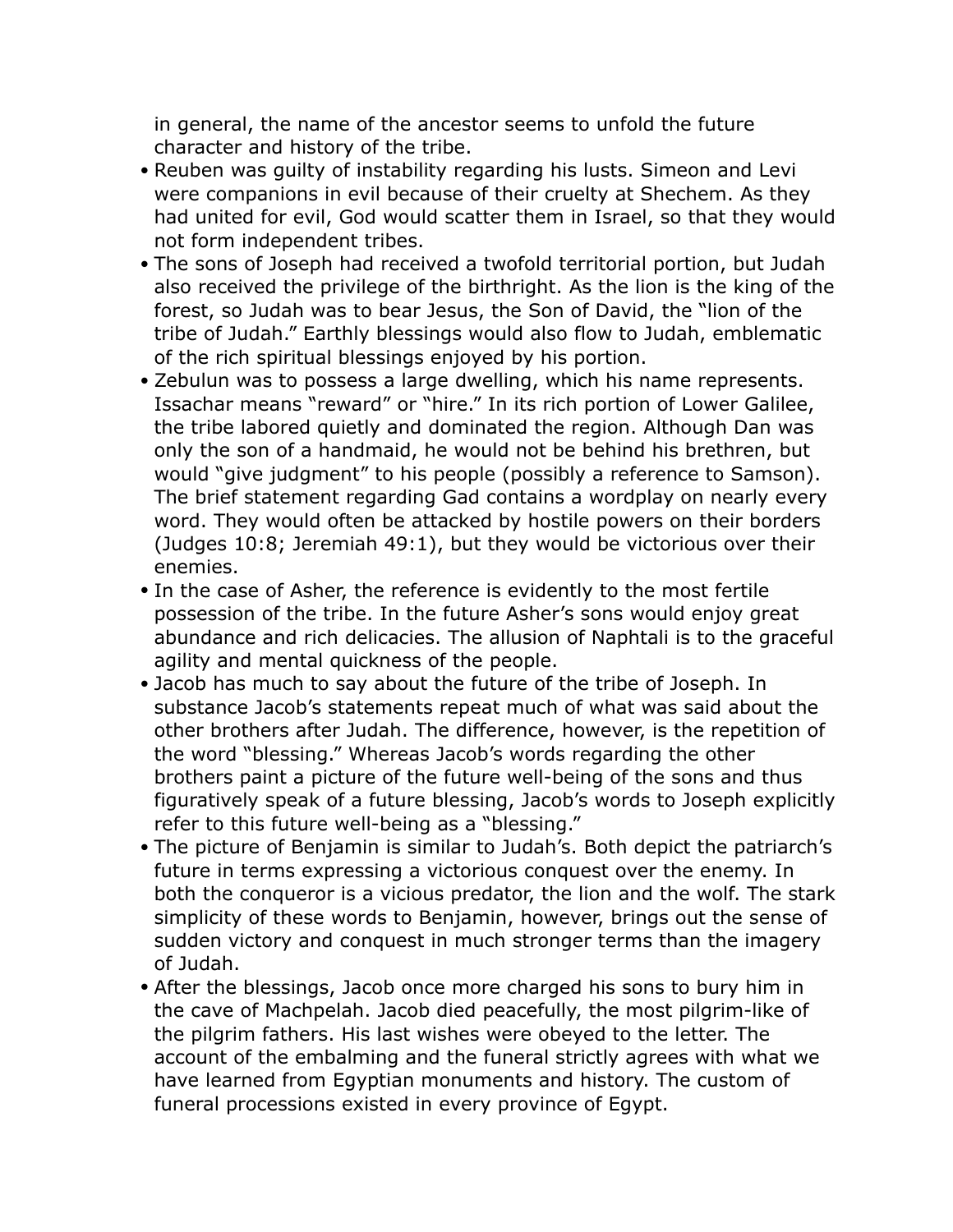• Joseph lived another 54 years in the land of Egypt, and had the joy of seeing his father's blessing begin to be fulfilled. Although Joseph had attained great honor in Egypt, his last act was to disown Egypt and choose the lot of Israel -- poverty, contempt, and pilgrimage. His last deed was to take a solemn oath of the children of Israel to carry his bones with them into the land of promise. Thus Joseph, being dead, yet spoke to Israel, assuring them that they were only sojourners in Egypt. Now, long centuries of silence were to follow. During all that weary period of the misery of bondage, there was neither voice from heaven nor visible manifestation to warn or to cheer the children of Israel in Egypt.

#### *Exodus 1:1-7*

- In the Hebrew, the book of Exodus begins with the words, "And these are the names of" (which is the Hebrew name for the book). This is the first example of a practice common to most of the historical books of the Old Testament: the use of the simple copulative "and" to begin a book (cf. Joshua, Judges, Ruth, 1-2 Samuel), which indicates an ongoing sequence of revelation.
- From the earliest times, Egypt was the great granary of the old world. The extraordinary fertility of the country depends, as is well known, on the annual overflow of the Nile, caused in its turn by rains in the highlands of Abyssinia and Central Africa. The land of Goshen to this day is considered one of the richest provinces of Egypt.
- The family list in Genesis 46 details that the six men of Leah had twenty-five sons and two grandsons, totaling thirty-three; the two sons of Rachel had twelve sons, totaling fourteen; Bilhah's two sons had five sons, totaling seven; and Zilpah's two sons had eleven sons, one daughter (apparently counted here), and two grandsons, making sixteen. This equals the total of 70. Genesis 46:26-27 starts with the figure of 66 (apparently omitting Er and Onan, since they died in Canaan, as well as deleting Joseph and his two sons, since they were already in Egypt, but adding Dinah, feeling she could not be deleted). To this total of 66, it added Joseph, his two sons, and Jacob himself, for a total of 70.
- Three and a half centuries passed between the close of Genesis and the events with which Exodus opens. During that long period the history of the children of Israel is almost an entire blank. As the children of Israel came out of this time, they were prosperous and probably had been assimilated to a great degree by the Egyptians.
- With the language of God's promised blessing of multiplication and increase as given to Adam (Genesis 1:28), Noah (Genesis 8:17; 9:1, 7), Abraham (Genesis 17:2-6; 22:17), Isaac (Genesis 26:4), and Jacob